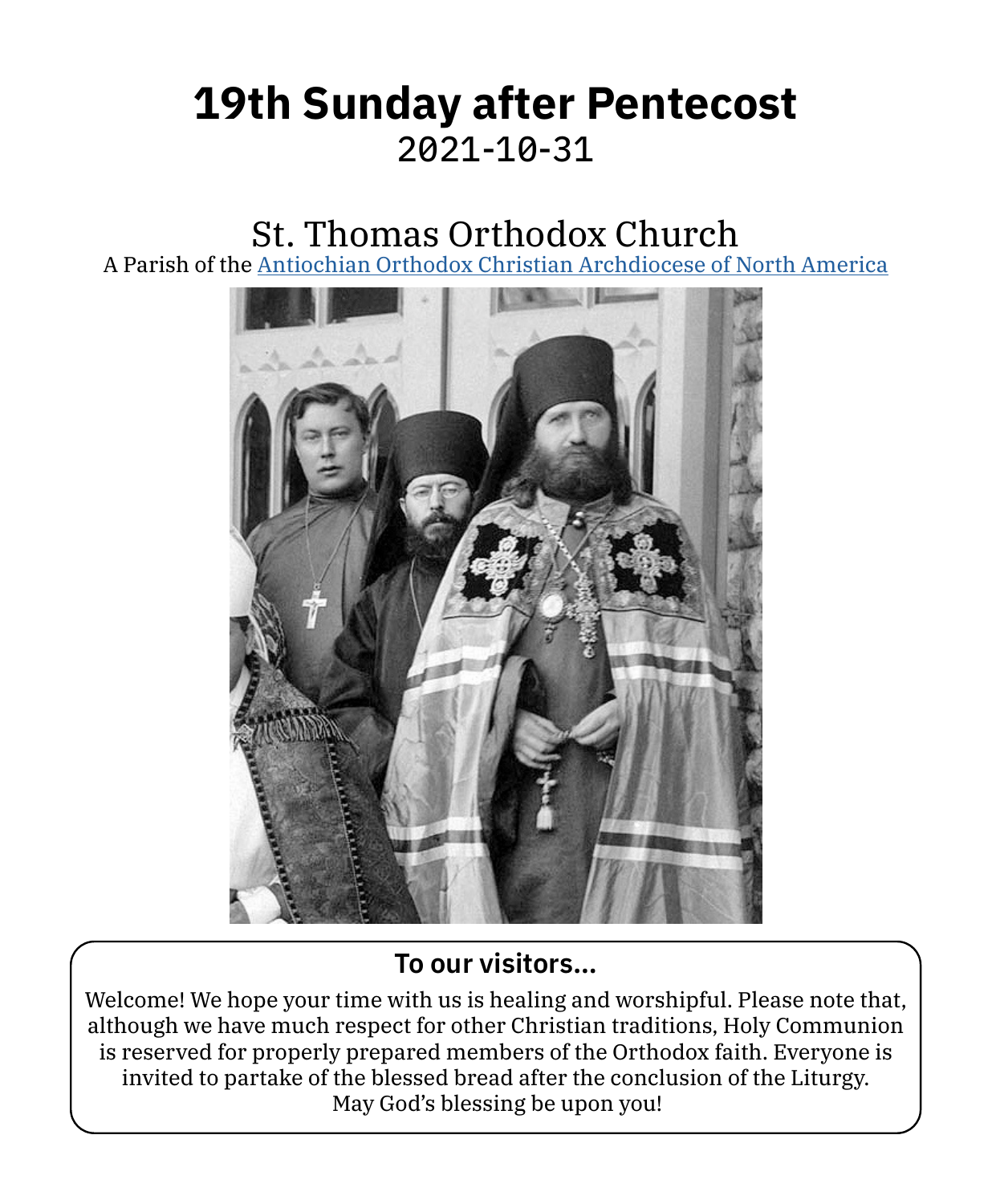## **Hymns in Today's Liturgy**

### **Resurrectional** *Apolytikion* **(Tone 2)**

When Thou didst submit Thyself unto death, O Thou deathless and immortal One, then Thou didst destroy hell with Thy Godly power. And when Thou didst raise the dead from beneath the earth, all the powers of Heaven did cry aloud unto Thee: O Christ, Thou giver of life, glory to Thee.

### *Apolytikion* **of St. Thomas (Tone 3)**

O Holy Apostle Thomas, intercede to the merciful God, that He grant unto our souls forgiveness of sins.

### **Ordinary** *Kontakion* **(Tone 2)**

O protection of Christians that cannot be put to shame, mediation unto the Creator most constant, O despise not the suppliant voices of those who have sinned; but be thou quick, O good one, to come unto our aid, who in faith cry unto thee: Hasten to intercession, and speed thou to make supplication, thou who dost ever protect, O Theotokos, them that honor thee.

# **Epistle**

#### **II Corinthians 11:31–12:9**

Brethren, the God and Father of the Lord Jesus Christ, the One who is blessed for evermore, knows that I do not lie. In Damascus, the governor under Arétas the king guarded the city of the Damascenes, willing to seize me, and through a window I was let down in a basket by the wall, and escaped his hands. I must boast, though it is not expedient; but I will come to visions and revelations of the Lord. I know a man in Christ who fourteen years ago—whether in the body, I do not know, or whether out of the body, I do not know; God knows—who was caught up to the third heaven. And I know that this man—whether in the body or out of the body, I do not know; God knows—was caught up into Paradise, and heard unspeakable words, which no person is allowed to utter. On behalf of this one I will boast, but on my own behalf I will not boast, except of my infirmities. For if I would desire to boast, I shall not be foolish, for I shall speak the truth. But I refrain from it, lest anyone should think of me above that which he sees me to be, or hears from me. And to keep me from being exalted above measure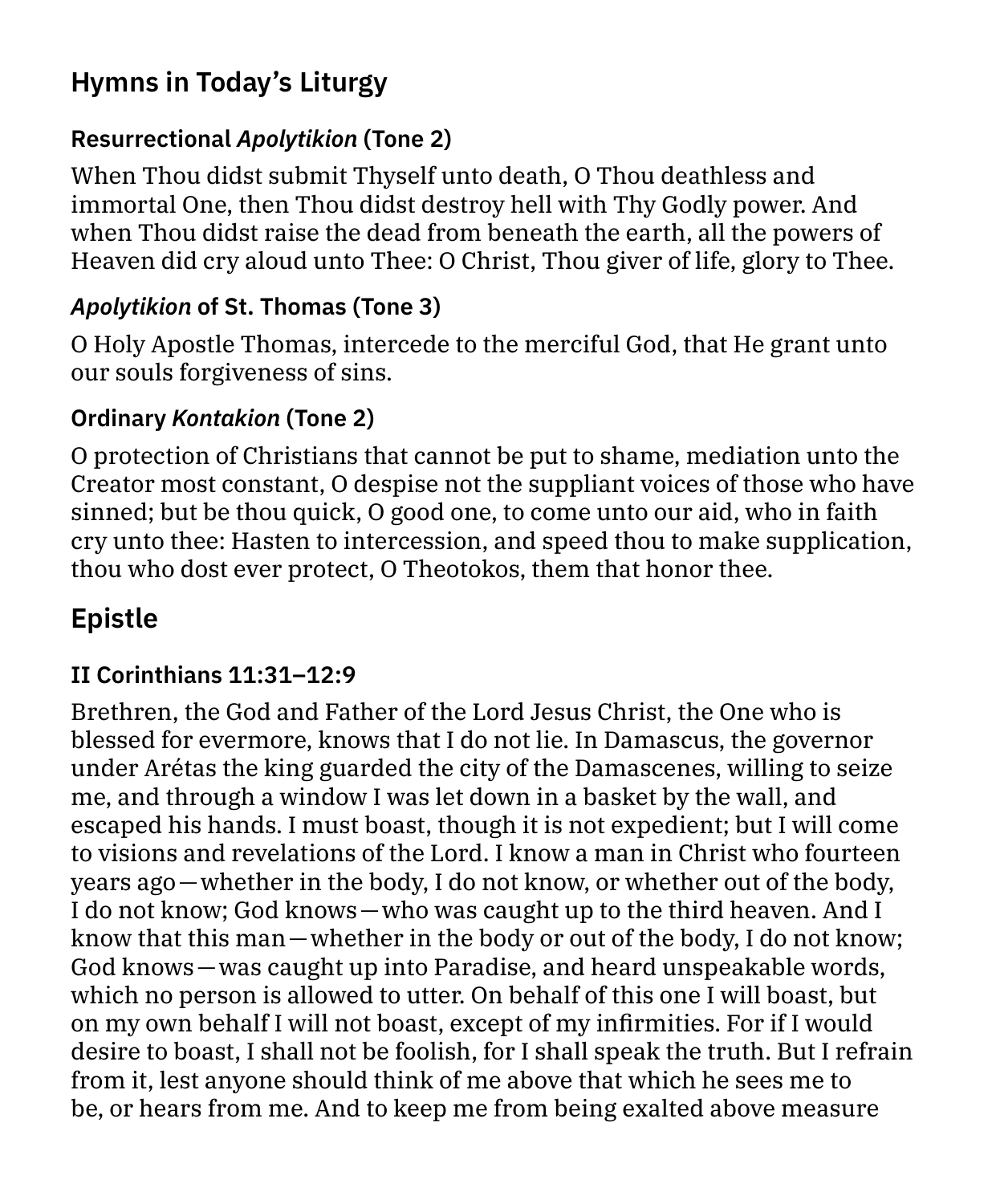through the abundance of revelations, I was given a thorn in the flesh, an angel of Satan to buffet me, to keep me from being exalted above measure. For this thing I beseeched the Lord three times, that it might depart from me. And He said to me, "My grace is sufficient for thee, for My strength is made perfect in weakness." Most gladly therefore will I rather boast in my infirmities, that the power of Christ may rest upon me.

## **Gospel**

#### **Luke 16:19–31**

The Lord said, "There was a rich man, who was clothed in purple and fine linen and who feasted sumptuously every day. And at his gate lay a poor man named Lazarus, full of sores, who desired to be fed with what fell from the rich man's table; moreover the dogs came and licked his sores. The poor man died and was carried by the angels to Abraham's bosom. The rich man also died and was buried; and in Hades, being in torment, he lifted up his eyes, and saw Abraham far off and Lazarus in his bosom. And he called out, 'Father Abraham, have mercy upon me, and send Lazarus to dip the end of his finger in water and cool my tongue; for I am in anguish in this flame.' But Abraham said, 'Son, remember that you in your lifetime received your good things, and Lazarus in like manner evil things; but now he is comforted here, and you are in anguish. And besides all this, between us and you a great chasm has been fixed, in order that those who would pass from here to you may not be able, and none may cross from there to us.' And he said, 'Then I beg you, father, to send him to my father's house, for I have five brothers, so that he may warn them, lest they also come into this place of torment.' But Abraham said, 'They have Moses and the prophets; let them hear them.' And he said, 'No, father Abraham; but if someone goes to them from the dead, they will repent.' He said to him, 'If they do not hear Moses and the prophets, neither will they be convinced if someone should rise from the dead.'"

### **Synaxarion**

On 31 October, in the Holy Orthodox Church, we commemorate the holy Apostles Stachios, Apellos, Amplias, Urban, Aristoboulos and Narcissos of the Seventy.